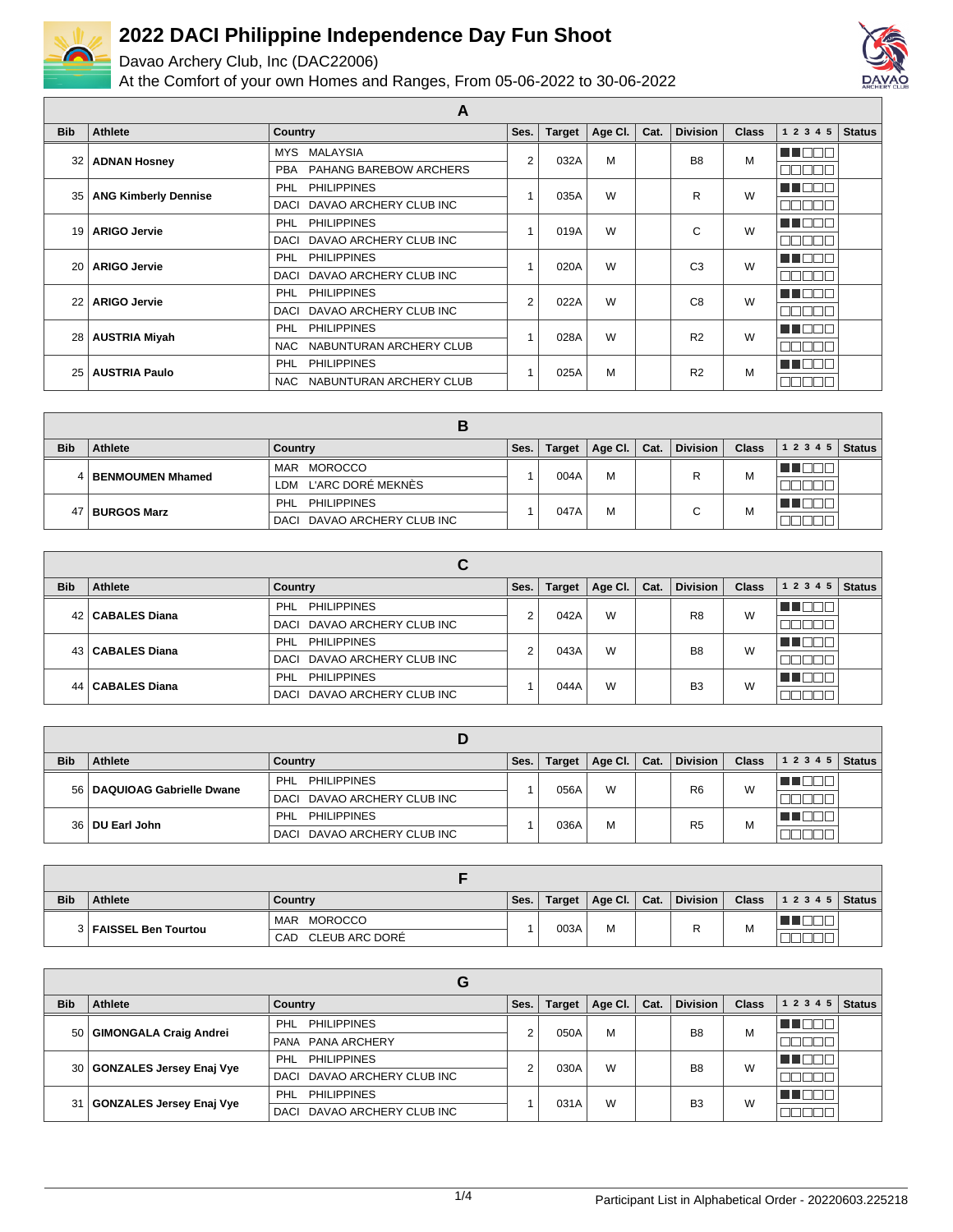

Davao Archery Club, Inc (DAC22006)



| <b>Bib</b> | <b>Athlete</b>              | Country                        | Ses. | Target | Age Cl. | Cat. | <b>Division</b> | <b>Class</b> | 12345 | Status I |
|------------|-----------------------------|--------------------------------|------|--------|---------|------|-----------------|--------------|-------|----------|
|            | 38   IBAG Kristine Madeline | <b>PHILIPPINES</b><br>PHL      |      | 038A   | W       |      | ⌒               | M            |       |          |
|            |                             | DAVAO ARCHERY CLUB INC<br>DACI |      |        |         |      |                 |              |       |          |

|                 |                                  | J                                     |                |               |         |      |                 |              |           |               |
|-----------------|----------------------------------|---------------------------------------|----------------|---------------|---------|------|-----------------|--------------|-----------|---------------|
| <b>Bib</b>      | Athlete                          | Country                               | Ses.           | <b>Target</b> | Age Cl. | Cat. | <b>Division</b> | <b>Class</b> | 1 2 3 4 5 | <b>Status</b> |
| 27              | <b>JANDUSAY Cheziah Jadassah</b> | PHL PHILIPPINES                       | 1              | 027A          | W       |      | R <sub>3</sub>  | W            | a di Dici |               |
|                 |                                  | <b>NAC</b><br>NABUNTURAN ARCHERY CLUB |                |               |         |      |                 |              | nnnnn     |               |
| 9               | <b>JOSOL Jonathan</b>            | PHL PHILIPPINES                       | $\overline{2}$ | 009A          | M       |      | B <sub>8</sub>  | M            | MA NA T   |               |
|                 |                                  | DACI DAVAO ARCHERY CLUB INC           |                |               |         |      |                 |              | nnnnr     |               |
| 10 <sup>1</sup> | <b>JOSOL Jonathan</b>            | PHL PHILIPPINES                       | 1              | 010A          | M       |      | B <sub>3</sub>  | M            | MA DO D   |               |
|                 |                                  | DACI DAVAO ARCHERY CLUB INC           |                |               |         |      |                 |              | nnnnn     |               |
| 11              | <b>JOSOL Jonathan</b>            | PHL PHILIPPINES                       | $\mathbf{1}$   | 011A          | M       |      | B               | M            | MA DO D   |               |
|                 |                                  | DACI DAVAO ARCHERY CLUB INC           |                |               |         |      |                 |              | nnnnr     |               |
| 12              | <b>JOSOL Jonathan</b>            | PHL PHILIPPINES                       | $\overline{2}$ | 012A          | M       |      | C <sub>8</sub>  | M            | TIN TINT  |               |
|                 |                                  | DACI DAVAO ARCHERY CLUB INC           |                |               |         |      |                 |              | nnnn      |               |
| 13              | <b>JOSOL Jonathan</b>            | PHL PHILIPPINES                       | 1              | 013A          | M       |      | C <sub>3</sub>  | M            | MA DO D   |               |
|                 |                                  | DACI DAVAO ARCHERY CLUB INC           |                |               |         |      |                 |              | nnnn      |               |
| 14              | <b>JOSOL Jonathan</b>            | PHL PHILIPPINES                       | 1              | 014A          | M       |      | C               | M            | MA DELT   |               |
|                 |                                  | DACI DAVAO ARCHERY CLUB INC           |                |               |         |      |                 |              | mmmmm     |               |
| $\overline{7}$  | <b>JOSOL Jonathan - Asiatic</b>  | PHL PHILIPPINES                       | $\overline{1}$ | 007A          | M       |      | T               | M            | MA DO D   |               |
|                 |                                  | DACI DAVAO ARCHERY CLUB INC           |                |               |         |      |                 |              | nnnnr     |               |
| 8               | JOSOL Jonathan - ILF             | PHL PHILIPPINES                       |                | 008A          | M       |      | т               | м            | MA DO C   |               |
|                 |                                  | DACI DAVAO ARCHERY CLUB INC           |                |               |         |      |                 |              | nnnnn     |               |
| 54              | JUBILO Abraham                   | PHL PHILIPPINES                       |                | 054A          | M       |      | B               | м            | ma mar    |               |
|                 |                                  | DACI DAVAO ARCHERY CLUB INC           |                |               |         |      |                 |              | nnnnn     |               |
|                 | 53 JUBILO Alan Christian         | PHL PHILIPPINES                       |                | 053A          | M       |      | C               | м            | UN FIFIT  |               |
|                 |                                  | DACI DAVAO ARCHERY CLUB INC           |                |               |         |      |                 |              | mmmmm     |               |

| <b>Bib</b>      | Athlete                    | <b>Country</b>                        | Ses. | <b>Target</b> | Age Cl. | Cat. | <b>Division</b> | <b>Class</b> | 1 2 3 4 5       | <b>Status</b> |
|-----------------|----------------------------|---------------------------------------|------|---------------|---------|------|-----------------|--------------|-----------------|---------------|
| 24 <sub>1</sub> | <b>LANDGRAF Volker</b>     | <b>GERMANY</b><br>DEU                 |      | 024A          | M       |      | в               | M            | man man         |               |
|                 |                            | <b>SV MICHELFELD</b><br><b>SV</b>     |      |               |         |      |                 |              | חר<br>┓<br>╖    |               |
| 6               | <b>LEIDHOLD Thomas</b>     | DEU<br>GERMANY                        |      | 006A          | M       |      | в               | M            | MT DE L         |               |
|                 |                            | <b>SV MICHELFELD</b><br><b>SV</b>     |      |               |         |      |                 |              | ⊐<br>┒ŗ         |               |
| 15              | <b>LICUDAN Irish Angel</b> | <b>PHILIPPINES</b><br><b>PHL</b>      |      | 015A          | W       |      | R <sub>6</sub>  | W            | MA DEL          |               |
|                 |                            | UDYONG ARCHERY CLUB<br>UAC            |      |               |         |      |                 |              | ┓<br>- II       |               |
| 45              | <b>LIGUE Shirlyn</b>       | <b>PHILIPPINES</b><br>PHL             |      | 045A          | W       |      | B               | W            | <b>HELL BE</b>  |               |
|                 |                            | DAVAO ARCHERY CLUB INC<br><b>DACI</b> |      |               |         |      |                 |              | ┓<br>╖<br>חר    |               |
| 46              | <b>LIGUE Shirlyn</b>       | <b>PHILIPPINES</b><br><b>PHL</b>      |      | 046A          | W       |      | <b>B3</b>       | W            | MA DE L         |               |
|                 |                            | DAVAO ARCHERY CLUB INC<br><b>DACI</b> |      |               |         |      |                 |              | ┓<br>חר<br>╗    |               |
| 26 <sub>1</sub> | LOPOZ Ea Fini Jandy        | <b>PHILIPPINES</b><br><b>PHL</b>      |      | 026A          | W       |      | R <sub>3</sub>  | W            | <b>MNO</b> OF   |               |
|                 |                            | NABUNTURAN ARCHERY CLUB<br><b>NAC</b> |      |               |         |      |                 |              | ┓<br>חר<br>- 11 |               |

|            | M                                |                                  |      |        |         |      |                 |              |           |               |
|------------|----------------------------------|----------------------------------|------|--------|---------|------|-----------------|--------------|-----------|---------------|
| <b>Bib</b> | Athlete                          | Country                          | Ses. | Target | Age Cl. | Cat. | <b>Division</b> | <b>Class</b> | 1 2 3 4 5 | <b>Status</b> |
|            | 2 MAHMOUD ACHRAF Lalami          | <b>MOROCCO</b><br>MAR            |      | 002A   | M       |      | R               | M            | - 1 M     |               |
|            |                                  | ADM ARC DORÉ MEKNÈS              |      |        |         |      |                 |              |           |               |
|            | 37   MARTINEZ Hanzel Eric        | <b>PHL</b><br><b>PHILIPPINES</b> |      | 037A   | M       |      | в               | м            | HI N      |               |
|            |                                  | DACI DAVAO ARCHERY CLUB INC      |      |        |         |      |                 |              | - 11      |               |
|            | 58   MONATO Jennifer             | <b>PHILIPPINES</b><br><b>PHL</b> |      | 058A   | W       |      | в               | W            | 1 I D     |               |
|            |                                  | DACI DAVAO ARCHERY CLUB INC      |      |        |         |      |                 |              |           |               |
|            | 40   MONTECILLO Alfredo Carlos   | <b>PHILIPPINES</b><br>PHL        |      | 040A   | M       |      | B               | м            | T N       |               |
|            |                                  | DACI DAVAO ARCHERY CLUB INC      |      |        |         |      |                 |              |           |               |
| 41         | <b>MONTECILLO Alfredo Carlos</b> | <b>PHILIPPINES</b><br>PHL        |      |        | M       |      | B <sub>3</sub>  | м            | T E E     |               |
|            |                                  | DACI DAVAO ARCHERY CLUB INC      |      | 041A   |         |      |                 |              | 38 E C    |               |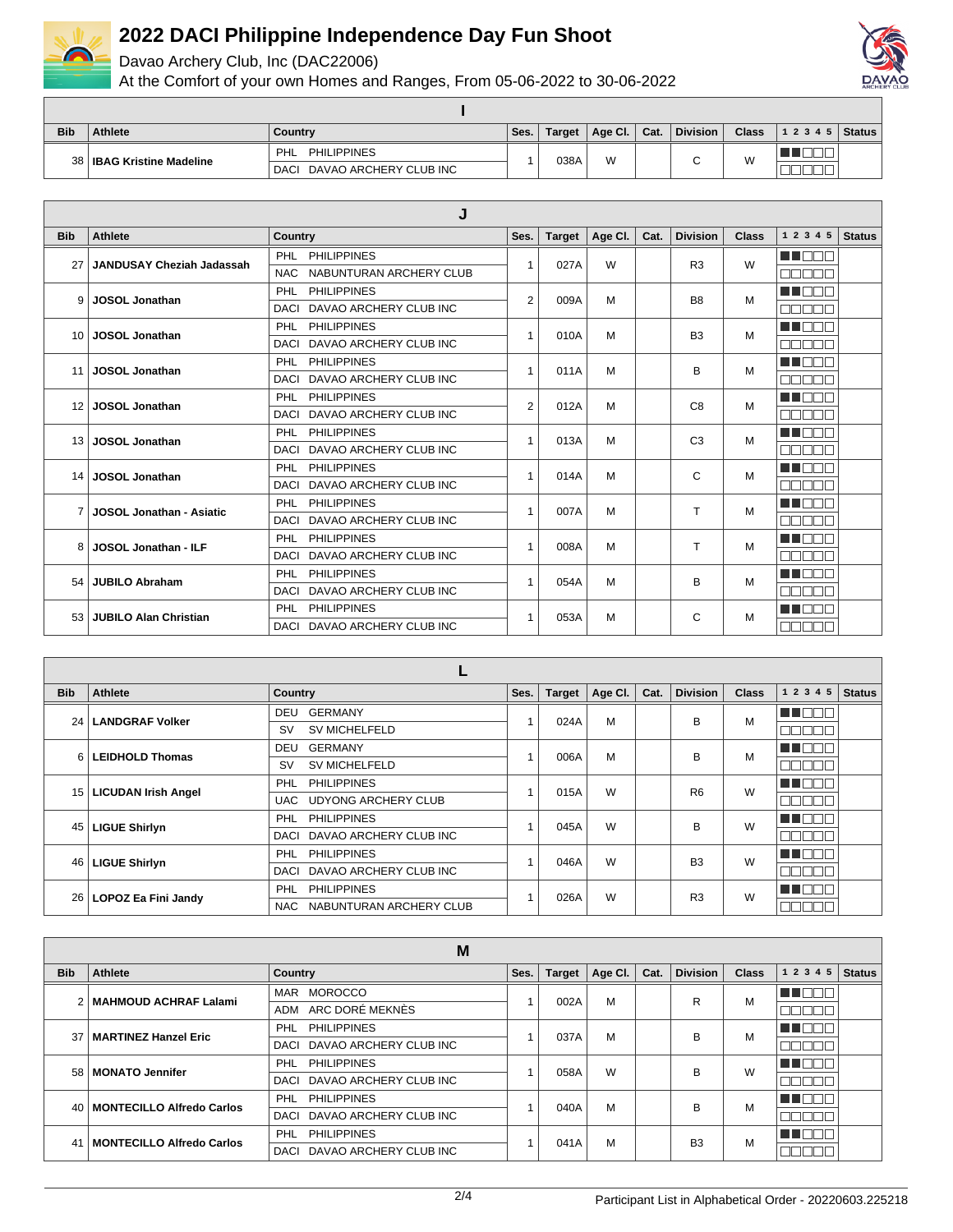

Davao Archery Club, Inc (DAC22006)



|            |                       | M                              |      |               |                     |      |                 |       |                | Continue |
|------------|-----------------------|--------------------------------|------|---------------|---------------------|------|-----------------|-------|----------------|----------|
| <b>Bib</b> | <b>Athlete</b>        | Country                        | Ses. | <b>Target</b> | Age Cl. $\parallel$ | Cat. | <b>Division</b> | Class | $12345$ Status |          |
|            | 48   MORALEDA Raymond | <b>PHILIPPINES</b><br>PHL      | ⌒    | 048A          | М                   |      | C <sub>8</sub>  |       |                |          |
|            |                       | DAVAO ARCHERY CLUB INC<br>DACI |      |               |                     |      |                 | IVI   |                |          |

| <b>Bib</b> | <b>Athlete</b>         | Country                     | Ses. | Target | Age Cl.   Cat. | Division | <b>Class</b> | $ 12345 $ Status |  |
|------------|------------------------|-----------------------------|------|--------|----------------|----------|--------------|------------------|--|
|            | 23   NARANJILLA Daniel | <b>PHILIPPINES</b><br>PHL   |      | 023A   | М              | ₽        |              |                  |  |
|            |                        | DACI DAVAO ARCHERY CLUB INC |      |        |                | ◡        | IVI          |                  |  |

| <b>Bib</b> | Athlete                  | Country                     | Ses. | Target | Age Cl. $\vert$ Cat. |  | <b>Division</b> | <b>Class</b> | $12345$ Status |  |
|------------|--------------------------|-----------------------------|------|--------|----------------------|--|-----------------|--------------|----------------|--|
|            | 55   ODIONG Althea Kelly | <b>PHILIPPINES</b><br>PHL   |      |        | W                    |  | R <sub>6</sub>  | W            |                |  |
|            |                          | DACI DAVAO ARCHERY CLUB INC |      | 055A   |                      |  |                 |              |                |  |

| <b>Bib</b> | <b>Athlete</b>              | Country                           | Ses. | <b>Target</b> | Age Cl. | Cat. | <b>Division</b> | <b>Class</b> | 12345 | <b>Status</b> |  |
|------------|-----------------------------|-----------------------------------|------|---------------|---------|------|-----------------|--------------|-------|---------------|--|
| 51         | <b>PAHANG Aniana Denise</b> | PHL PHILIPPINES                   |      | 051A          | W       |      | R <sub>5</sub>  | W            |       |               |  |
|            |                             | DACI DAVAO ARCHERY CLUB INC       |      |               |         |      |                 |              |       |               |  |
|            | 17   PANIT Alexianne        | PHILIPPINES<br>PHL                |      | 017A          | W       |      | R <sub>6</sub>  | W            |       |               |  |
|            |                             | <b>UDYONG ARCHERY CLUB</b><br>UAC |      |               |         |      |                 |              |       |               |  |

| R          |                           |                                |      |               |         |      |                 |              |           |               |
|------------|---------------------------|--------------------------------|------|---------------|---------|------|-----------------|--------------|-----------|---------------|
| <b>Bib</b> | Athlete                   | Country                        | Ses. | <b>Target</b> | Age CI. | Cat. | <b>Division</b> | <b>Class</b> | 1 2 3 4 5 | <b>Status</b> |
|            |                           | PHL<br><b>PHILIPPINES</b>      |      | 016A          | W       |      | R <sub>6</sub>  | W            |           |               |
|            | 16   RAVELO Ronalyn       | UAC UDYONG ARCHERY CLUB        |      |               |         |      |                 |              |           |               |
|            | 29   RISSTY Nesya Kemilau | <b>INDONESIA</b><br><b>IND</b> |      | 029A          | W       |      | C <sub>3</sub>  | W            |           |               |
|            |                           | AAC ANUGERAH ARCHERY CLUB      |      |               |         |      |                 |              |           |               |
|            | 33   RISSTY Nesya Kemilau | <b>INDONESIA</b><br><b>IND</b> |      | 033A          | W       |      | ⌒               | W            |           |               |
|            |                           | AAC ANUGERAH ARCHERY CLUB      |      |               |         |      | U               |              |           |               |
|            | 18 ROJAS Arnold           | PHL PHILIPPINES                |      | 018A          |         | M    | ⌒<br>U          | M            |           |               |
|            |                           | DACI DAVAO ARCHERY CLUB INC    |      |               |         |      |                 |              |           |               |

|            | e<br>Ð                         |                             |            |               |           |      |                 |              |                                 |               |  |
|------------|--------------------------------|-----------------------------|------------|---------------|-----------|------|-----------------|--------------|---------------------------------|---------------|--|
| <b>Bib</b> | Athlete                        | Country                     | Ses.       | <b>Target</b> | Age CI.   | Cat. | <b>Division</b> | <b>Class</b> | 1 2 3 4 5                       | <b>Status</b> |  |
| 57 I       |                                | <b>PHILIPPINES</b><br>PHL   |            | 057A          | M         |      | R <sub>6</sub>  | м            | $\blacksquare$ $\Box$<br>- III. |               |  |
|            | <b>SAMBLING Jaycee Gabriel</b> | DACI DAVAO ARCHERY CLUB INC |            |               |           |      |                 |              | Π<br>$\mathbb{R}$               |               |  |
|            | 49 SITJAR Krystine Joy         | <b>PHILIPPINES</b><br>PHL   | $\sqrt{2}$ | 049A          | W         |      | B <sub>8</sub>  | W            | T FT                            |               |  |
|            |                                | DACI DAVAO ARCHERY CLUB INC |            |               |           |      |                 |              | ┒<br>- II                       |               |  |
|            | 52 SUELLO Geraldo              | <b>PHILIPPINES</b><br>PHL   |            | 052A          | M         |      | B               | M            | THE EL                          |               |  |
|            |                                | DACI DAVAO ARCHERY CLUB INC |            |               |           |      |                 |              | - 11 -<br>- 11                  |               |  |
|            | <b>SUELLO Michelle</b>         | <b>PHILIPPINES</b><br>PHL   |            |               | W<br>039A |      | в               | W            |                                 |               |  |
| 39 I       |                                | DACI DAVAO ARCHERY CLUB INC |            |               |           |      |                 |              |                                 |               |  |

| <b>Bib</b> | <b>Athlete</b>     | Country                     | Ses. | <b>Target</b> | $\Box$ Age Cl. $\Box$ Cat. |  | <b>Division</b> | <b>Class</b> | $12345$ Status |  |
|------------|--------------------|-----------------------------|------|---------------|----------------------------|--|-----------------|--------------|----------------|--|
|            | 21   UYKING Daphne | <b>PHILIPPINES</b><br>PHL   |      |               | W                          |  | R <sub>3</sub>  |              |                |  |
|            |                    | DACI DAVAO ARCHERY CLUB INC |      | 021A          |                            |  |                 |              | $- - -$        |  |

|            | W                     |                             |        |        |         |      |                 |              |       |        |  |
|------------|-----------------------|-----------------------------|--------|--------|---------|------|-----------------|--------------|-------|--------|--|
| <b>Bib</b> | Athlete               | Country                     | Ses. I | Target | Age Cl. | Cat. | <b>Division</b> | <b>Class</b> | 12345 | Status |  |
|            | 5   WAFI Azimi        | MYS MALAYSIA                |        | 005A   | M       |      |                 | M            | .     |        |  |
|            |                       | HLA HULU LANGAT ARCHERY     |        |        |         |      |                 |              |       |        |  |
|            | <b>WEE Mark Henry</b> | PHL PHILIPPINES             |        | 001A   |         | м    | B <sub>3</sub>  | M            | TOOL  |        |  |
|            |                       | DACI DAVAO ARCHERY CLUB INC |        |        |         |      |                 |              |       |        |  |